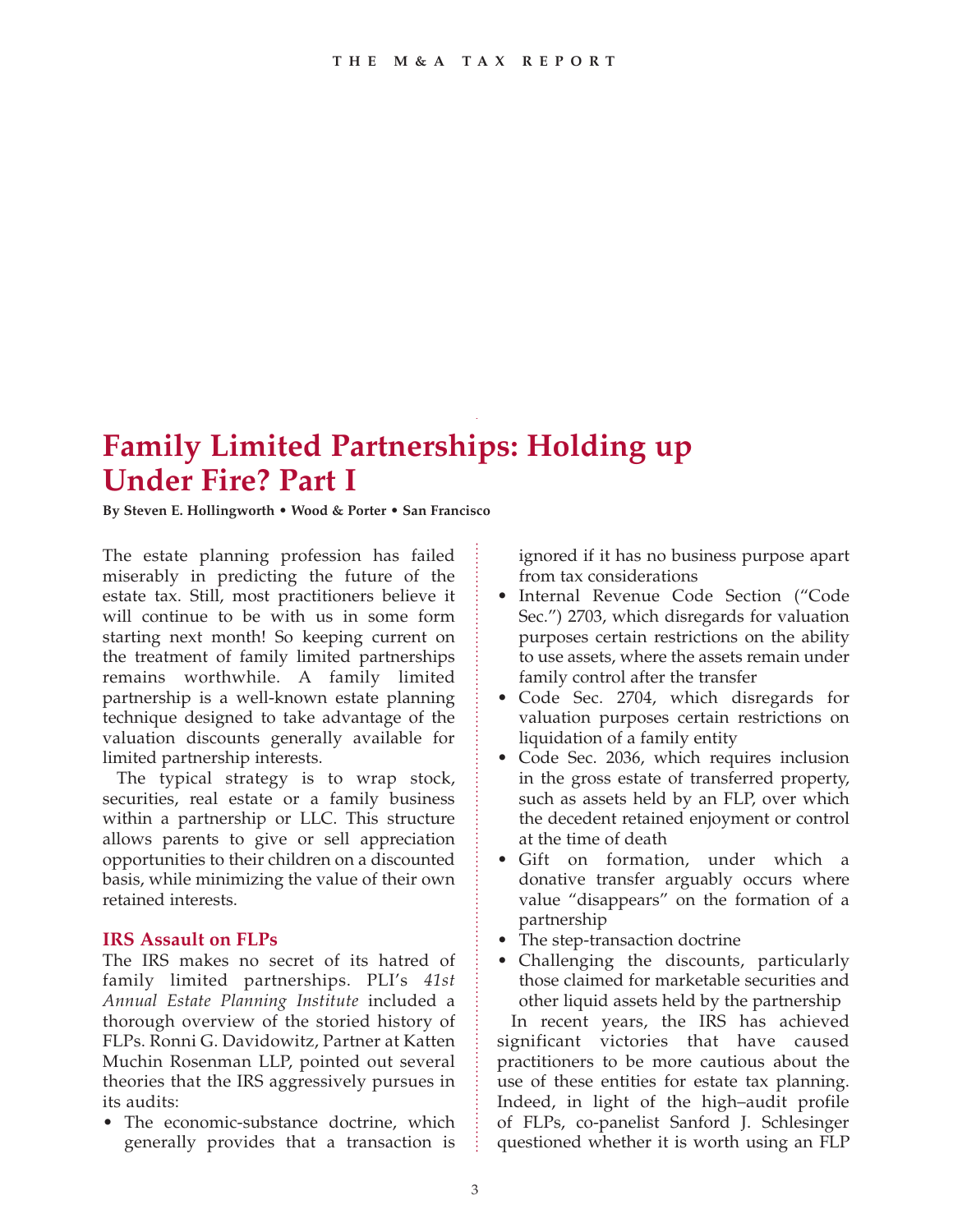wrapper to get an additional 10–20-percent discount, or if it might be easier instead to give fractional interests in the underlying property. Clients should enter into these structures only if they are aware of the risks and potential alternatives.

## **Scrutiny of Facts and Circumstances**

Judging from the overall record, the government's most successful theory appears to be under Code Sec. 2036(a). Code Sec. 2036(a) includes in a decedent's gross estate the value of all property that the decedent transferred and retained either the possession, enjoyment or income from the property, or the right to designate the persons who possess or enjoy the property or its income.

For example, if a donor makes a gift of a personal residence to his child, but retains the right to live in it for a term of years, the personal residence will be included in the donor's estate if the donor dies during the retained term of use. [Reg.  $\S20.2036-1(c)(1)$ ] (ii), Example 2.] A donor will be deemed to have retained an interest or right in the transferred property if there is evidence of either an express or implied agreement that the interest or right would later be conferred. [Reg.  $\S20.2036-1$ (a).] Thus, the existence of an agreement or understanding can be inferred from the circumstances surrounding the transfer of property and its subsequent use.

An important exception to Code Sec. 2036 is that transfers made in a *bona fide* sale for adequate and full consideration in money or money's worth are not drawn back into the transferor's estate. The courts determine the existence of a *bona fide* sale, as well as any implied retention of the right to use transferred property, based on close scrutiny of the facts of each individual case. Consequently, planning in this area should not to be taken lightly.

Ms. Davidowitz indicated that the first significant IRS victory with respect to family limited partnerships came in 1997 with the Tax Court case of *D.M. Schauerhamer Est.,* 73 TCM 2855, Dec. 52,061(M), TC Memo. 1997- 242. In *Schauerhamer*, the decedent formed three limited partnerships and made gifts of limited partnership interests to each of her children. The Tax Court held that, notwithstanding the prior gifts, all of the partnership assets should be included in the decedent's estate under Code Sec. 2036(a)(1). The court noted that the partnership agreements required the establishment and use of separate partnership bank accounts.

However, the decedent violated the terms of the partnership agreements by depositing all income from partnership assets into her personal account and using these funds for personal expenses, without accounting separately for partnership funds. The court concluded that the decedent thereby retained possession and enjoyment of the partnership property within the meaning of Code Sec. 2036(a)(1). Similar IRS victories followed in which the courts found that a disregard for the formalities of partnership administration triggered inclusion of the partnership's assets in the decedent's estate under Code Sec. 2036(a).

The facts are clearly all-important. Some of the facts that the courts have found to be unfavorable to the taxpayer include commingling of personal and partnership assets; rent-free use of partnership property; failure to maintain capital accounts and other records; disproportionate partnership distributions; retention of insufficient assets outside of the partnership to maintain the decedent's obligations; deathbed creation of the partnership (indicating the testamentary nature of the transaction); and the expectation that the partnership assets would be needed to meet debts and expenses after death.

## **Elements of Taxpayer Victories**

However, taxpayers who have respected the business formalities of the partnership and have been able to demonstrate significant non– tax-related purposes for establishing the family partnership or LLC have successfully defended family LLCs and limited partnerships against IRS attack.

In *W.C. Bongard Est.*, 124 TC 95, Dec. 55,955 (2005), the Tax Court found the exception for a *bona fide* sale for adequate and full consideration to be satisfied. The creation of the family limited partnership was motivated by a legitimate and significant nontax purpose, and the transferors received partnership interests proportionate to the value of the property transferred. The court stressed that the nontax purpose must be an *actual* motivation, not a mere theoretical justification. A list of factors indicating a *lack* of